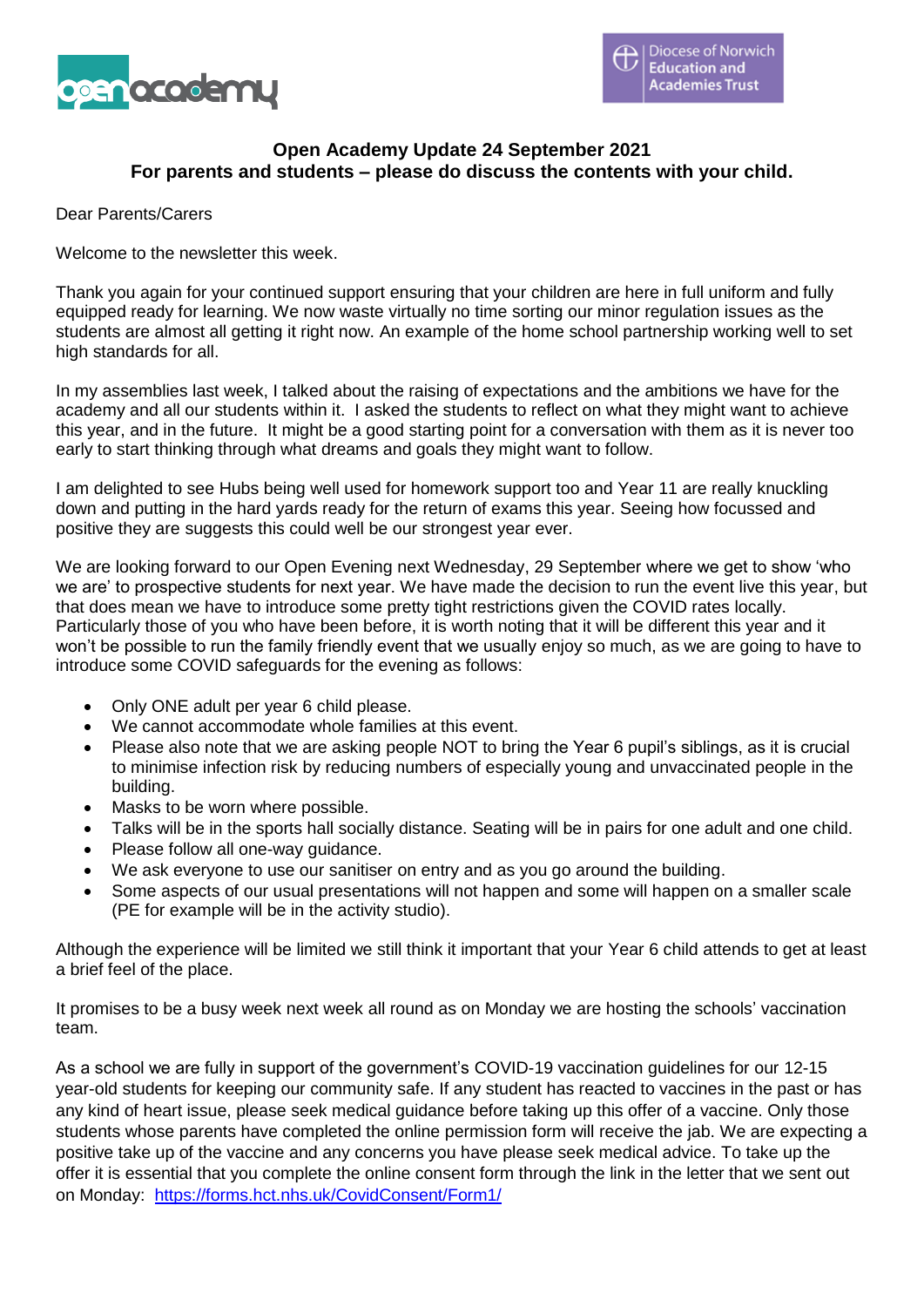

Please note there is further information available on the web as per the information in the letter or for specific queries you can email [hct.immsenquiries@nhs.net](mailto:hct.immsenquiries@nhs.net)

I will finish there to keep things brief this week, as there is so much to catch up with in the rest of the newsletter and I am sure you are keen to get to the year team area and more specific information.

I will leave you with a reminder of my previous request. I am still keen to hear ideas on how we can better engage with parents as we return to normality, so any suggestions would be welcomed – please do drop me an email over the coming week.

Jon Ford **Principal** 

#### **Contents:**

- **1. Aspens School Catering**
- **2. Year 7 News**
- **3. Year 8 News**
- **4. Year 9 News**
- **5. Year 10 News**
- **6. Year 11 News**
- **7. Sixth Form News**
- **8. Careers**
- **9. Library News**
- **10. Attendance**
- **11. Chaplain's Reflection**

#### **1. Aspens School Catering**

No doubt you will have seen in the media about the lack of HGV drivers and general resources to operate supply chains. This is causing nationwide shortages of food for supermarkets, restaurants, takeaway outlets and hospitality providers such as ourselves.

We are working hard to keep changes to a minimum and we thank you for your patience whilst the supply chain stabilises.

Aspens Services Ltd

#### **2. Year 7 News**

Thank you to all the Year 7 parents who were able to attend our 'Meet the Tutor Evening' If you were unable to attend your child's tutor will calling you soon just to touch base. CAT results were given out on tutor evening, those who were unable to attend, the information will be posted home.

If you have any concerns about your child please contact your child's tutor as they see your child everyday and are in the best place to address any issues quickly.

Shout outs: Well done to Sasha Partick who showed great kindness in supporting a students at breaktime this week.

Students gaining the most achievement points this week are, Ria Wilsea, Tiffany Scott, Martha Wardell, Harvey Eastman, Frazer Amos-Saunders. Well done and keep up the good work

Mrs Pearsall – Head of Year 7 Mrs Middleton – Assistant Head of Year 7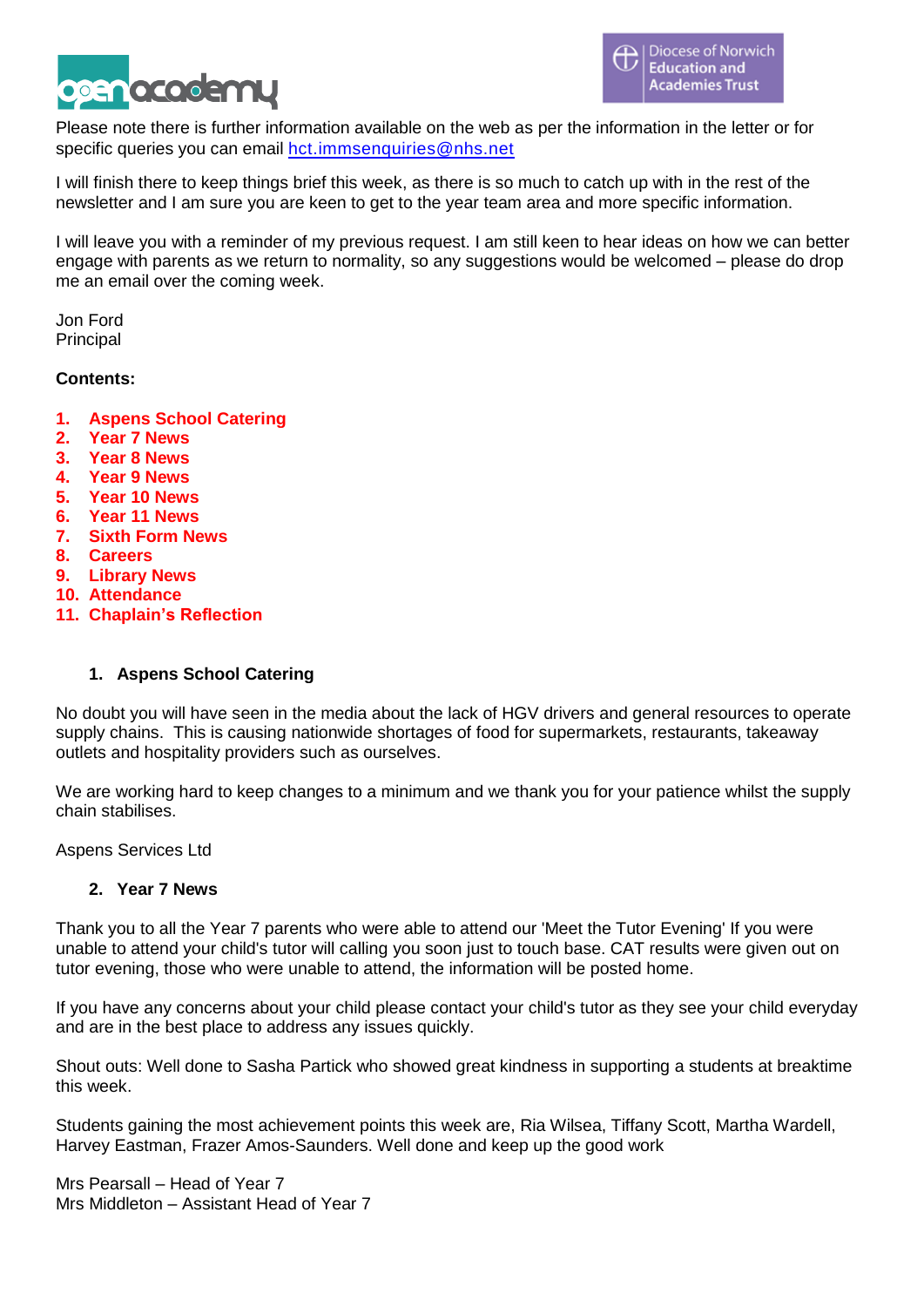

### **3. Year 8 News**

After the strong start, the year group have settled well in the new academic year. Overall their attitude is good. Thank you to all parents who are helping with ensuring the students arrive to school in correct uniform.

Thank you to all those students in Year 8 who have applied for leadership, student voice or ambassador roles. Any interested student who has not yet applied need to let their form tutor know by Monday, 27 September.

Next Wednesday is Year 6 open evening, a letter will be given to a number of students who have offered to help support during this event.

Top achievers this week:

Steven Ellis, Luke Edge, Thomas Hardy, Charlie Mann, Layla Moody, Riley Benfield, Lola Norton, Tyler Paul, Kian Wright, Rebecca Shapcott, Jasmine Attwater

Shouts outs this week:

Miss Luter food Tech Lilly-Marie Patey had a great lesson and really enjoyed the cooking. Miss Lines - Music Riley Benfield had an amazing music lesson, contributing so much to the lesson and engaged. Well done. Laurence Hawkins was engaged and completed every bit of work given to him – excellent presentation! Mrs Pearsall – PE

Lilly-Marie Patey, amazing gymnastic skills.

Attendance has dropped this week, we continue to closely monitor attendance and punctuality. Parents/carers will be contacted if we have concerns with your child's attendance or punctuality. We expect students to achieve at least 98% attendance per academic year. Please refer to the school website for further details on the school's attendance policy.

A reminder that phones are allowed to be used at social time while a student is sitting down. Mobile phones should be off or switched to silent and out of sight during the rest of the day, unless directed by the teacher. If parents/carers need to urgently contact their child during school time we ask that you contact the school reception and we will pass on any message.

Please can we remind you that the black PE polo tops are compulsory. We are aware that several students have ordered them and are waiting for them to be delivered. However, if you have not yet ordered them and need further support with this please let us know.

Hubs continue after school from Monday to Thursday. Students are requested to attend to complete homework that has been set, please can parents/carers check their timetables. This will continue to be reviewed half termly. Students can request to attend if they require support with homework, please contact the year team if your child would like to attend for extra support.

Ms Whitwood and Mr Crawford - Heads of Year 8 Mrs Lamb - Assistant Head of Year 8

#### **4. Year 9 News**

Three weeks into the first term and students are racking up the achievement points which is great to see. Across Year 9 there have been 1483 achievement points handed out.

Attendance to lessons on time is improving from last week, which is also encouraging and hopefully next week this will be even lower

Please remember to send students to school in the morning with the correct uniform as there have been a growing number wearing leggings. Please see the school uniform policy for further clarification.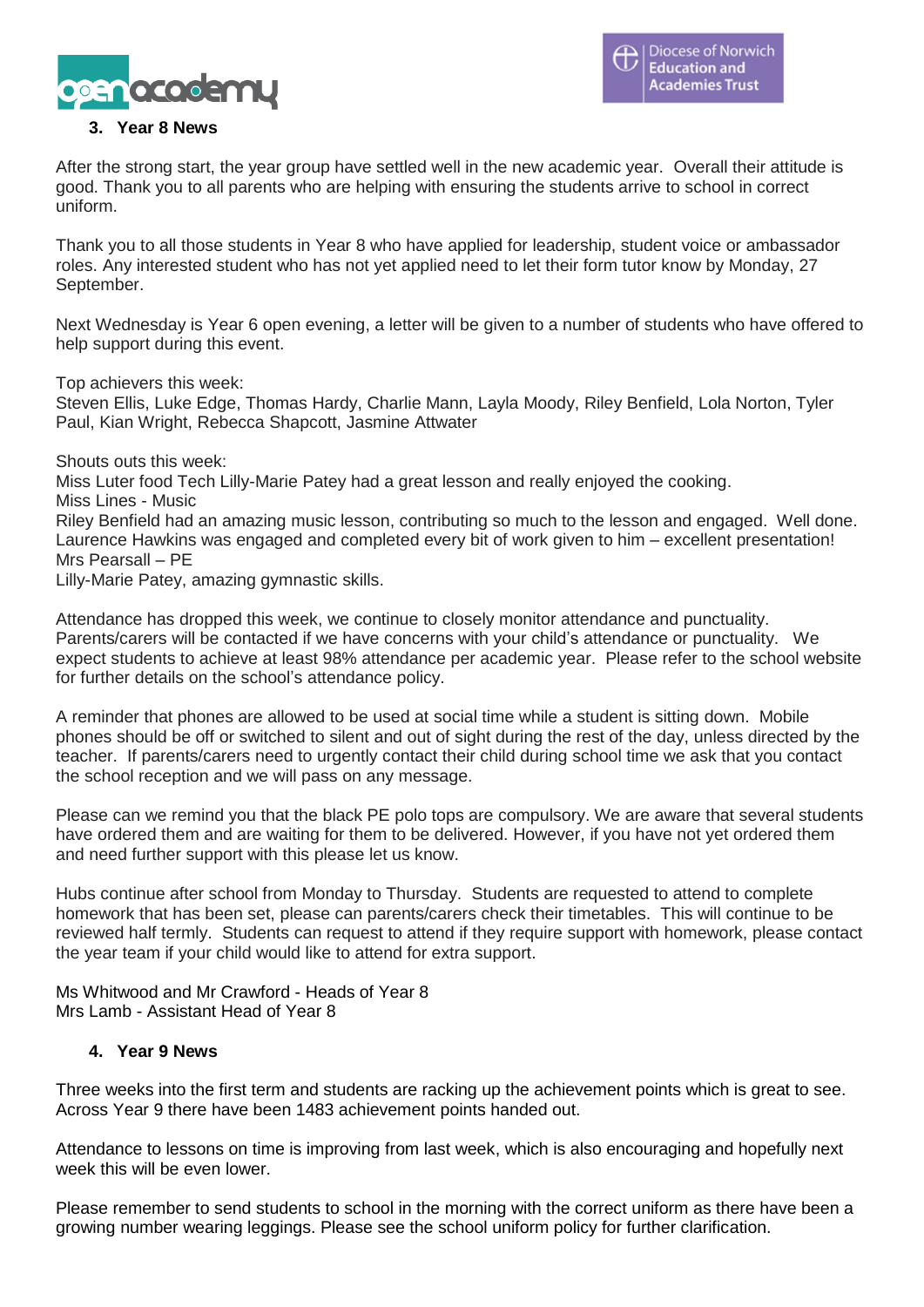

Also, there have been a growing number of students who have been getting to school late in the mornings, which will have a knock-on effect to their learning that day.

Attendance to Hubs has been growing this week which is a great sign of the commitment and perseverance of our students to their academic learning.

Another week is over and four more to go until half term. With things improving week on week it should make for a fantastic first start to the school year.

Mr Pickup – Head of Year 9 Mrs Smith – Assistant Head of Year 9

### **5. Year 10 News**

We have had an excellent start to Year 10 and it's been wonderful seeing everything go from strength to strength. Thank you to all parents who are supporting their children to arrive at school on time, in correct uniform, well equipped and encouraging them to complete their homework.

The students who earned the most achievement points this week are: Georgina Barnes, Paige Berry, Oscar Franklin, Joshua Carter-Strike, Colm Snelling, Erin O'Neill, Gerrard Sandell, Isaac Newrick, Katie Scrivener, Zac Skells and Teyla Young. Well done to you all.

Last shout for recruits for our leadership team. The deadline is Monday, 27 September and then interviews will take place during the week.

We are looking for volunteers to help out for our Open Evening on Wednesday, 29 September. If your child is interested please ask them to let their tutors know.

Mr Lambert – Head of Year 10 Mrs Roe – Assistant Head of Year 10

#### **6. Year 11 News**

We've had another great week in Year 11 and it's so wonderful to see the students getting used to their period 6 lessons and really working hard. As well as period 6, students should also be receiving three hours of homework per week. I am aware that students will also want to start incorporating self-study into their weeks too, but would ask parents to remind students to keep a work life balance. At this stage an hour a day is more than enough study to be completing (including homework), and ideally they would have one of their weekend days where they do not think about school/studying at all!

Further to the information regarding the Next Steps Fair at the Football Ground, every student was sent home with a letter this week with details about how to register interest. Interviews for Head and Deputy Head Student Leaders will take place next week, so watch this space!

Mrs Clayton – Head of Year 11 Mrs Roberts – Assistant Head of Year 11

### **7. Sixth Form News**

Another fantastic week filled with lots of positive things going on in  $6<sup>th</sup>$  Form. It is great to see so many students putting their names forward for volunteering roles around the academy. This will help them gain lots of confidence and skills, and be an invaluable experience when it comes to applying for post 18 destinations.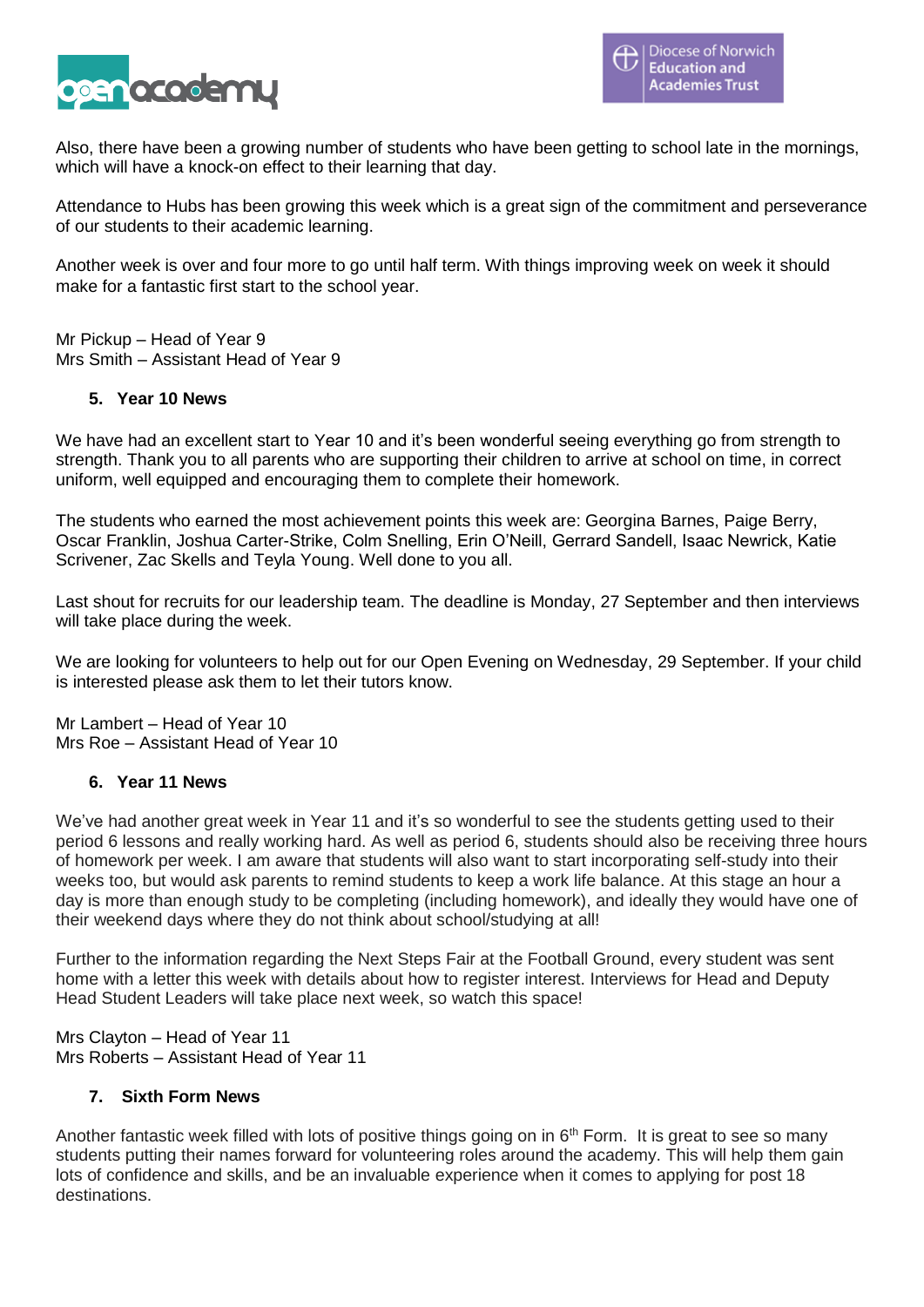

Please can all students make sure that they are following the procedures outlined to them if they are unable to come to school if unwell. They must email both myself and all teachers by 8:30am at the latest. There have been a number of students who have failed to do this recently.

# **Future Forward**

Future Forward for sixth formers is a free and innovative mentoring scheme aiming to boost students' skills required for post-18 progression. It is a 2-year programme and includes:

- A minimum of nine 1-2-1 or group mentoring/coaching sessions per year with a dedicated Learning Mentor. Mentoring will be predominately online, but occasional face-to-face mentoring (particularly for groups) will take place.
- Recognition for students' own projects through Awards (including the Arts Award, Youth STEMM Award, and Future Forward Award).
- The opportunity to apply for a grant of up to £500 towards a short course of their choice or work experience opportunity including associated costs (e.g. travel/equipment).
- The chance to attend a summer residential at universities to meet other students on the programme.
- A one grade reduction, or equivalent, in entry requirements for UEA degrees\* if they complete two years of the scheme;
	- For example, a typical course A-level offer of AAA would be reduced to AAB.
	- \*With the exception of Medicine (including Gateway Year) and Social Work. All specific subject, GCSE and language requirements will still apply.

Applications should be made through the Future Forward website [\(uea.ac.uk/study/future-forward\)](http://www.uea.ac.uk/study/future-forward). The deadline for applications is **Thursday, 30 September**.

Everyone in Year 12 is eligible to apply, with places awarded based on a skills self-evaluation to ensure the needs of students are met by the programme.

## **Child Trust Fund**

Just a heads up for anyone turning 18 this year:

Child Trust Funds (CTFs) are tax-free savings accounts that were available for children born between 1 September 2002 and 2 January 2011. Children got free cash vouchers of up to £250 (or £500 if you were on a low income) from the state to be added to their Child Trust Fund. Child Trust Funds are no longer available to new account holders as they were replaced by junior ISA in 2011. But anyone who still holds a CTF is able to keep paying in and can switch to a new top rate at any time, just like normal savings. You can then claim any monies once you turn 18. Worth a look if you can't remember if you have one!

<https://www.gov.uk/child-trust-funds/find-a-child-trust-fund>

Mrs Molloy Head of Sixth Form

#### **8. Careers**

Parents of Year 11 students, don't forget the Post 16 Opportunities Fair which is happening at the Top of the Terrace at Carrow Road on Wednesday, 6 October. The event is open all afternoon, closing at 7pm allowing time for students to attend with their families. More information can be found below: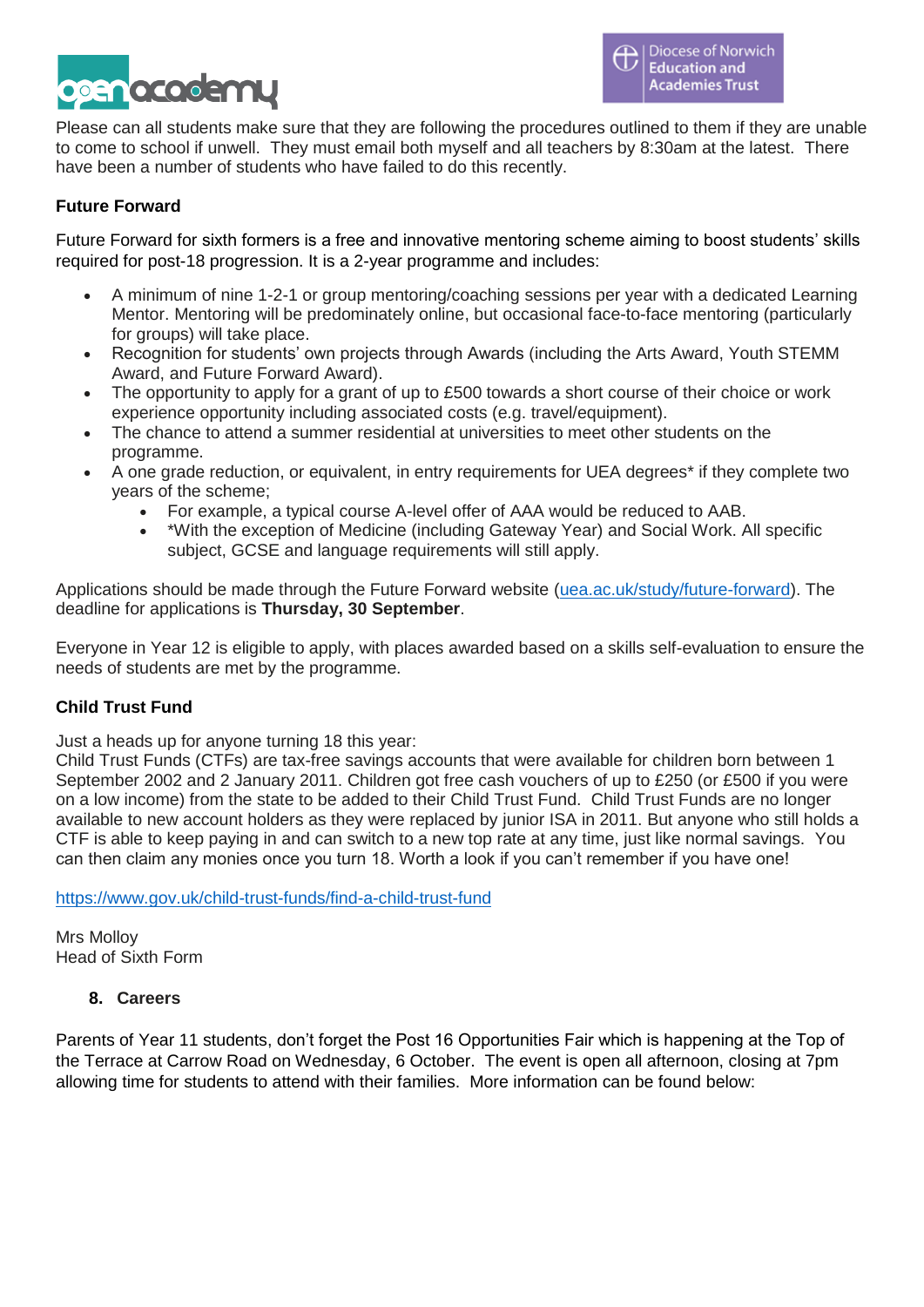# $\bullet\bullet\circ$



An exciting opportunity has been advertised for those students who are interested in finding out about careers in science, technology, engineering and maths (STEM). Students will have the chance to meet key employers in the sectors both virtually and online and gain knowledge and confidence in making applications. The attached document describes the project and how to apply. The deadline for applications is Thursday, 30 September.

#### Mrs Davies

Careers Facilitator and Assistant Head of Sixth Form

#### **9. Library News**

We'd like to start off this week by congratulating all the students who took part in our Summer Reading Challenge and kept up with their reading over the holidays. This week we drew the winner of our prize draw. Congratulations to Mayling Thomas who read 6 books and wrote a book review over the summer break!

On the theme of reading fun, this week also saw our library clubs back up and running and it has been lovely to chat to students about all the books they have been reading. The following clubs take place in the library every week:

Monday 3-4pm: Manga and Comics Club

Wednesday, Thursday & Friday 3-4pm: Library Club (laptops are available for student study) Thursday Lunchtime: Books and Biscuits Club

We would also like to remind students that they have until next Thursday, 30 September to apply for the position of student librarian. We've already received some fantastic applications, but there is still room for the team to grow. Students in Year 8 and above are able to apply and can see me in the library if they want any more information about the role.

Finally, as students get back into the swing of homework we would like to remind parents and carers about our Accelerated Reader programme. As part of the programme students read regularly (as per our homework guide students in KS3 should read for 20 minutes a day) and then take short quizzes on their reading books to check their comprehension. A parent guide to Accelerated Reader can be found by **[clicking](http://www.renlearn.co.uk/wp-content/uploads/2020/03/Parents-Guide-to-Renaissance.pdf)** here.

As part of the programme we also have a dedicated parent and carer platform called HomeConnect. HomeConnect allows you to see what books your child has been reading along with their quiz results and progress targets. A guide to [HomeConnect](https://openacademyorguk-my.sharepoint.com/:b:/g/personal/donna_ling_open-academy_org_uk/ETa_JhdXGtZKjDE16dD4WPYB43aMwUbISI8N4esWxLVUbg?e=MLyaDg) can be found by clicking here.

If you have any questions about Accelerated Reader, HomeConnect, or reading in general please do get in touch. I can be contacted at [library@open-academy.org.uk](mailto:library@open-academy.org.uk) or by phoning the school office.

Miss Ling Librarian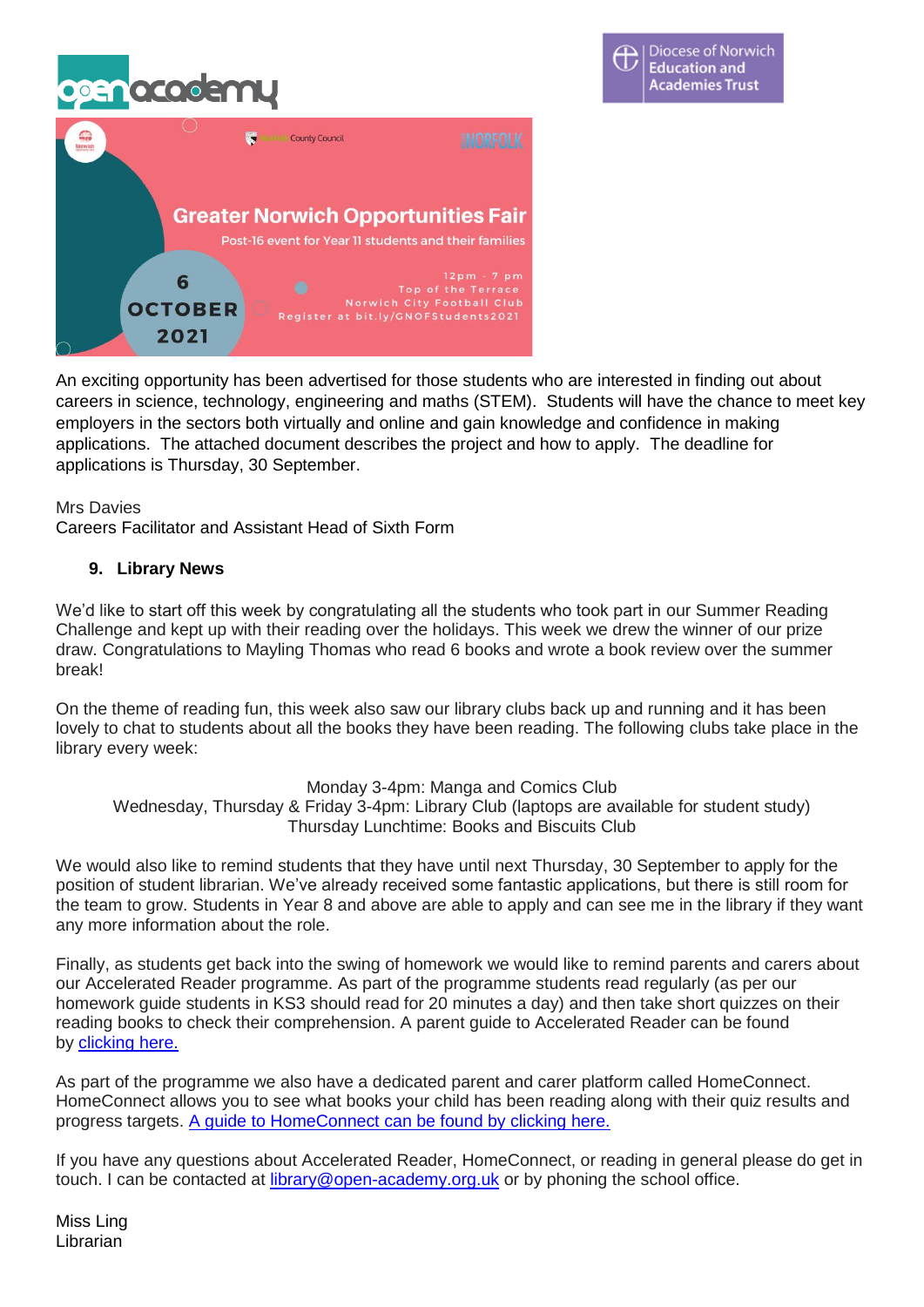



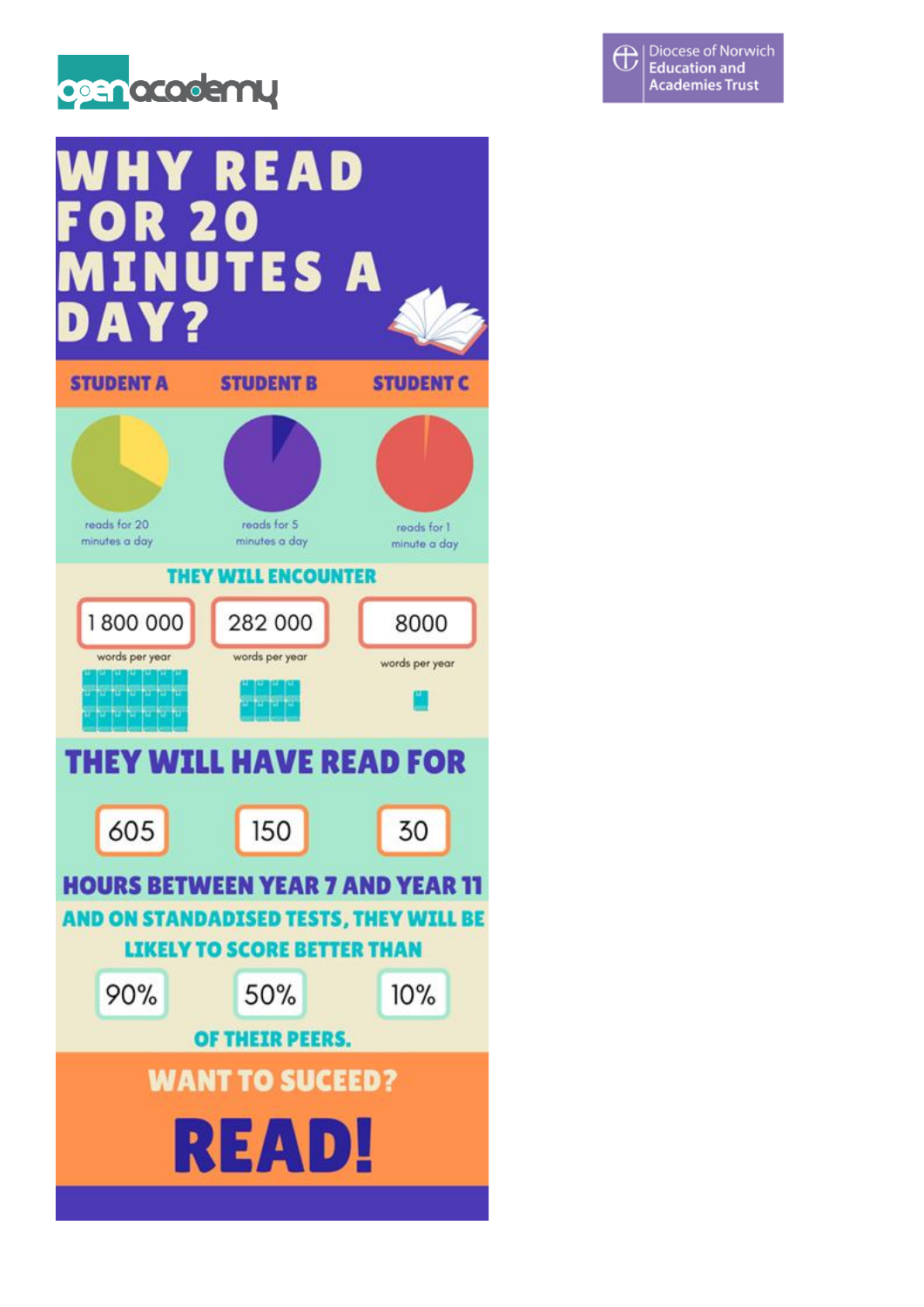

# **10. Attendance**

| 12/13 CAN           | 96.09%  |
|---------------------|---------|
| 12 JTH              | 93.29%  |
| 13 LWK              | 83.65%  |
| C7 KLI              | 94.51%  |
| D7 MKN              | 92.84%  |
| R7 CSM              | 97.91%  |
| SRB 7 EOK           | 100.00% |
| 17 CHA              | 90.52%  |
| C8 ABR              | 90.27%  |
| D8 NWA              | 96.75%  |
| 18 KMU              | 92.56%  |
| R8 SNA              | 94.87%  |
| SRB 8 EOK           | 100.00% |
| C9 AED              | 92.04%  |
| D9 LGA              | 91.45%  |
| 19 RPH              | 98.21%  |
| R9 NST              | 91.34%  |
| SRB 9 EOK           | 100.00% |
| C <sub>10</sub> TTH | 93.83%  |
| D10 ATH             | 91.37%  |
| 110 SMC             | 94.27%  |
| R <sub>10</sub> BLU | 96.22%  |
| SRB 10 EOK          | 93.48%  |
| C <sub>11</sub> KST | 94.59%  |
| D11 SMU             | 91.29%  |
| 111 ERO             | 94.28%  |
| R <sub>11</sub> SRI | 96.29%  |

| <b>Attendance Ladder</b><br>How close is your child to 100%? |      |                       |
|--------------------------------------------------------------|------|-----------------------|
| 0 days off school                                            | 100% | Perfection            |
| Equates to 2 days off<br>school each year                    | 99%  | Excellent             |
| Equates to 5 days off<br>school each year.                   | 97%  | Good                  |
| Equates to 10 days off<br>school each year                   | 95%  | <b>Slight Concern</b> |
| Equates to 20 days off<br>school each year                   | 90%  | Concerned             |
| Equates to 30 days off<br>school each year                   | 85%  | <b>Very Concerned</b> |

| 94.13% |
|--------|
| 93.77% |
| 93.17% |
| 93.91% |
| 94.09% |
| 93.78% |
| 85.45% |
| 90.91% |
|        |

Please see the abovementioned attendance data for the last two weeks. Please encourage your son/daughter to have good attendance and good punctuality.

Our attendance from 6.9.2021 to 17.9.2021 for Years 7-14 was 93.55% and for the same period for Years 7-11, the attendance was 93.79%.

Please could I ask all parent/carers to contact school by telephone or by using the email address of [student.absence@open-academy.org.uk](mailto:student.absence@open-academy.org.uk) to notify ourselves of any absences relating to all students, including medical appointments etc. Many thanks.

If there are any changes to your contact details, including mobile telephone number etc. please let us know, in order that this information can be updated on our system.

Mrs Ganson Attendance Officer